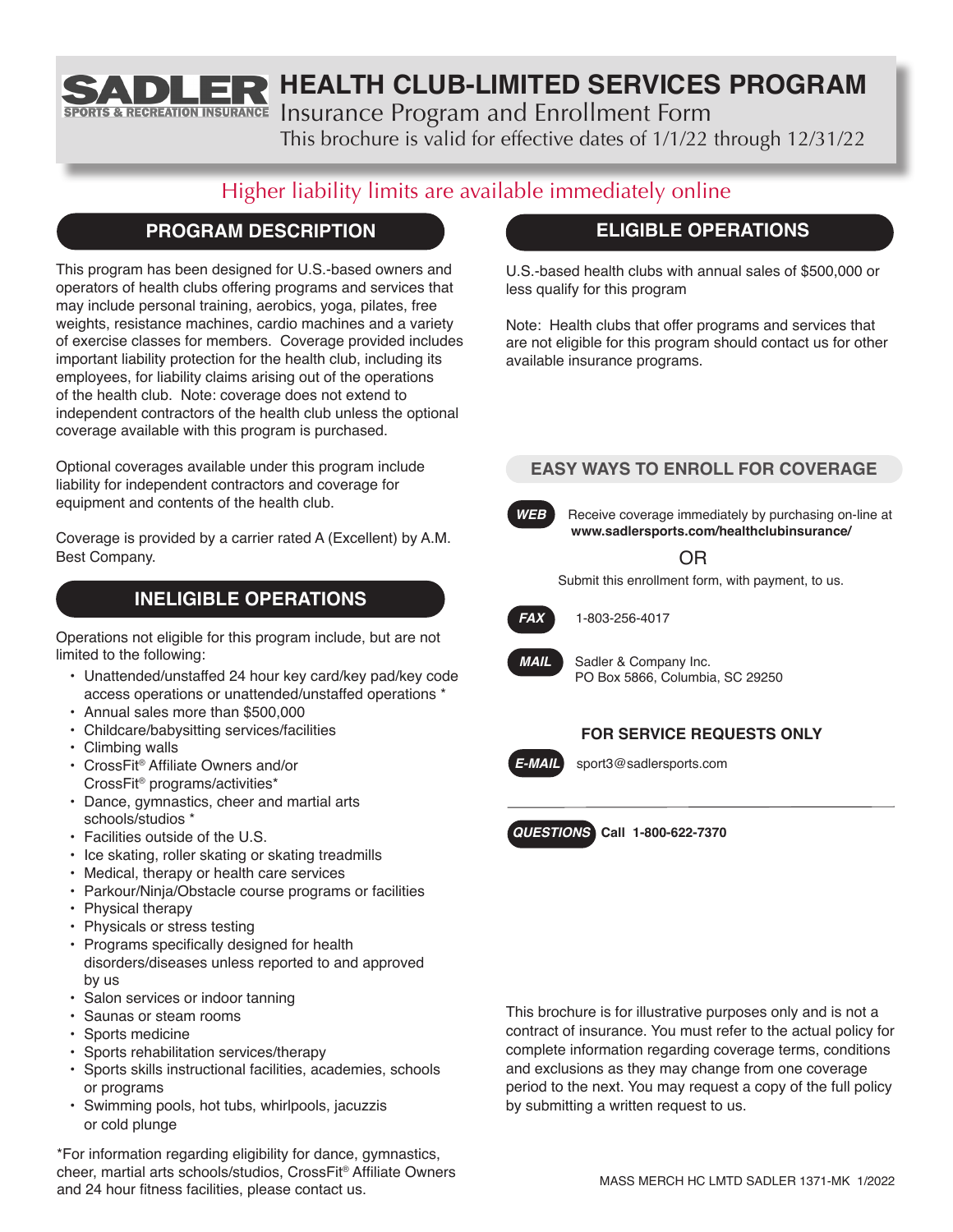### **EXCLUSIONS**

The following represent only some of the exclusions contained in this policy and state variations may apply.

- Abuse, molestation, or exploitation (unless reported to, approved by us, and the appropriate premium paid)
- Acupuncture
- All operations listed as ineligible
- Amusement devices (e.g.: rides, slides, inflatables, bungees, climbing walls, dunk tanks)
- Communicable disease
- Events, competitions, tournaments, camps/ clinics conducted or sponsored by, or on behalf of the insured, unless reported to and approved by us
- Asbestos
- The sport of boxing
- (contact/sparring)
- Cryogenic chambers/therapy
- Cyber incident, data compromise, and violation of statutes related to personal data
- Cycling (other than stationary)
- Employment-related practices
- Fungi or bacteria
- Instruction/activity held on or in open water (e.g.: lakes, ponds, ocean)
- Lead
- Massage therapy
- Nuclear energy liability
- Sale or distribution of herbal, medicinal and/or nutritional products
- Sexually transmitted disease
- Training programs for law enforcement, public safety and military personnel
- Transportation of participants/members
- The sport of wrestling

### **COVERAGES AND LIMITS**

### **On-site and Off-site Coverage:**

Applies to the instruction activities of you and your employees and the business operations at your insured premises and also extends to locations away from your insured premises (e.g.: training or class instruction at other locations).

| <b>Coverages</b>                                                                            | <b>On-site and Off-site</b><br><b>Health Club Coverage</b>       |                                   |  |
|---------------------------------------------------------------------------------------------|------------------------------------------------------------------|-----------------------------------|--|
| <b>Commercial General Liability</b><br>Each Occurrence                                      | <b>Option 1</b><br><b>Option 2</b><br>\$1,000,000<br>\$2,000,000 |                                   |  |
| General Aggregate<br>(other than Products-completed Operations)                             | \$5,000,000<br>per owned location                                | \$5,000,000<br>per owned location |  |
| Products-completed Operations Aggregate                                                     | \$1,000,000<br>\$2,000,000                                       |                                   |  |
| Personal and Advertising Injury                                                             | \$1,000,000<br>\$2,000,000                                       |                                   |  |
| Damage to Premises Rented to You (Fire Legal Liability)                                     | \$1,000,000<br>\$1,000,000                                       |                                   |  |
| Medical Expense (other than participants)                                                   | \$<br>\$<br>5,000<br>5,000                                       |                                   |  |
| Hired Auto and Employers' Nonownership Liability<br>(not available in: IL, LA, UT, VT & WI) | \$1,000,000<br>\$2,000,000                                       |                                   |  |
| <b>Professional Liability</b>                                                               | \$1,000,000<br>\$2,000,000                                       |                                   |  |
| Bodily Injury to Participants                                                               | \$1,000,000<br>\$2,000,000                                       |                                   |  |
| <b>Rates</b> (per \$1,000 of annual sales)                                                  | \$<br>\$<br>8.75<br>13.13                                        |                                   |  |
| <b>Minimum Premiums</b>                                                                     | \$<br>\$1,100.00<br>1,650.00                                     |                                   |  |

### **\* Visit us online for for Higher Liability Limits \***

Coverage provided under this program includes:

**Commercial General Liability with Enhancement Endorsement** – coverage which protects the insured against liability claims for bodily injury and property damage arising out of premises, operations, products and completed operations and personal and advertising injury. Additional or broadening coverages added with the enhancement endorsement are:

Extended Property Damage – Expected or Intended injury resulting from use of reasonable force to protect persons or property, Non-owned watercraft – extended to 58 feet, Property Damage To Borrowed Equipment - \$10,000 each occurrence, Property Damage To Customers' Goods - \$10,000 each occurrence, Broadened Coverage – Damage to Premises Rented to You – definition expanded, Property Damage from Elevator Use, Personal And Advertising Injury From Televised Or Videotaped Material (if not professionally produced), Medical Personnel - \$100,000 Any One Person, Broadened Definition of Insured – Newly acquired or formed organization for up to 180 days, Supplementary payments - \$2,500 bail bonds, \$500 a day loss of earnings, Knowledge or Notice of Occurrence, Unintentional Failure to Disclose all Hazards, Waiver Of Transfer Of Rights Of Recovery Against Others To Us (Waiver Of Subrogation), Mental Anguish Resulting From Bodily Injury, Broadened Definition Of Mobile Equipment, Additional coverages:

- · Emergency Real Estate Consultant Fee \$25,000
- · Identify Theft Exposure \$25,000
- · Key Individual Replacement Cost \$50,000
- · Lease Cancellation Moving Expense \$2,500
- · Temporary Meeting Place \$25,000
- · Terrorism Travel Reimbursement \$25,000
- · Workplace Violence Counseling \$25,000

MASS MERCH HC LMTD SADLER 1371-MK 1/2022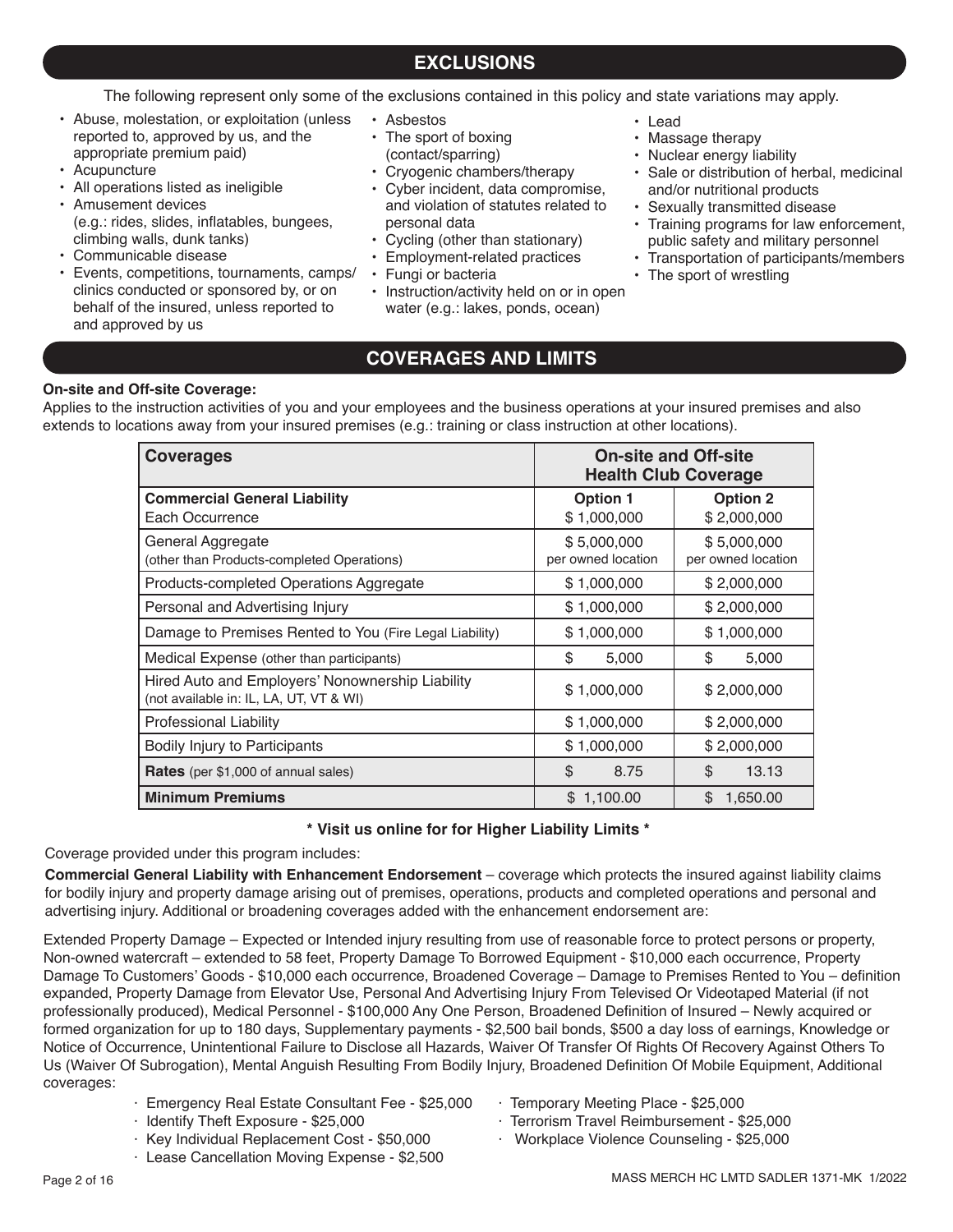## **COVERAGES AND LIMITS CONTINUED**

**Damage to Premises Rented to You** – This coverage is solely for the premises, and the contents of such premises, rented to you if the damage is caused by fire, lightning, explosion, smoke and leaks from sprinklers.

**Bodily Injury to Participants** – coverage which offers protection against bodily injury liability claims brought by persons participating in fitness/exercise activities under the direction of the insured.

**Professional Liability** – provides protection against wrongful acts (negligent act, error, omission or breach of duty in the discharge of fitness/exercise activities) that occur under the operations of the insured.

**Hired Auto and Employers' Nonownership Liability** (not available for facility locations that are in: IL, LA, UT, VT & WI) – coverage which protects the insured against liability claims arising out of the maintenance or use of motor vehicles hired, leased, rented, or borrowed by the insured on a short-term basis, as well as coverage for those autos your organization does not own, lease, hire, rent or borrow that are used in conjunction with your operations. Coverage does not extend to the transporting of participants or the use of multi-passenger vehicles (designed to carry 9 or more persons) or to those vehicles that are rented, leased, hired or borrowed on a long-term basis.

## **OPTIONAL COVERAGES AVAILABLE**

**Liability for Independent Contractors (non-employees)**

This coverage option allows you to purchase liability for those independent contractor (non-employees) instructors or trainers while they are conducting instruction activities on behalf of your health club operations.

Coverage Conditions:

- 1. You must have commercial general liability coverage for your facility with our Health Club-Limited Services RPG Insurance Program and coverage must follow the same limit option purchased for your location(s).
- 2. Coverage will be effective the day after we receive the request with premium and will expire on the expiration date of your Health Club-Limited Services RPG Insurance Program.
- 3. A U.S.-based instructor age 18 or older conducting private or group instruction on your behalf for any of the following is eligible for this coverage.
	- Acro dance
	- Acrobatic/partner yoga
	- Aerobics
	- Aerial/anti-gravity/suspended yoga
		- (certified instructors only)
- Children's fitness

• Cardio kickboxing

- programs • Dance
- Exercise
- Fitness bootcamp
- GYROTONIC®
- Hoop fitness
- Personal training
- Pilates
- Tumbling (floor only,

• Spinning® • Tai chi • Yoga • ZUMBA®

- no gymnastic apparatus)
- 4. Ineligible instructors or those offering the following operations that are not eligible for this coverage are:
	- Certified athletic trainers
	- Coaching of organized competitive athletic teams
	- Instructors under the age of 18
- Instruction of sport skills activities
- Instructor's employment as an exempt or non-exempt employee of a school, university or college
- 5. This coverage is 100% fully earned at inception.
- 6. Contact us for higher limit options.

| <b>Rates</b> <sup>*</sup> (annual) | <b>Option 1</b><br>\$1,000,000 CGL Limit | <b>Option 2</b><br>\$2,000,000 CGL Limit |
|------------------------------------|------------------------------------------|------------------------------------------|
| On-site and off-site coverage      | \$300.00                                 | \$450.00                                 |

\*Operations with more than 10 independent contractors may be subject to additional underwriting and premium.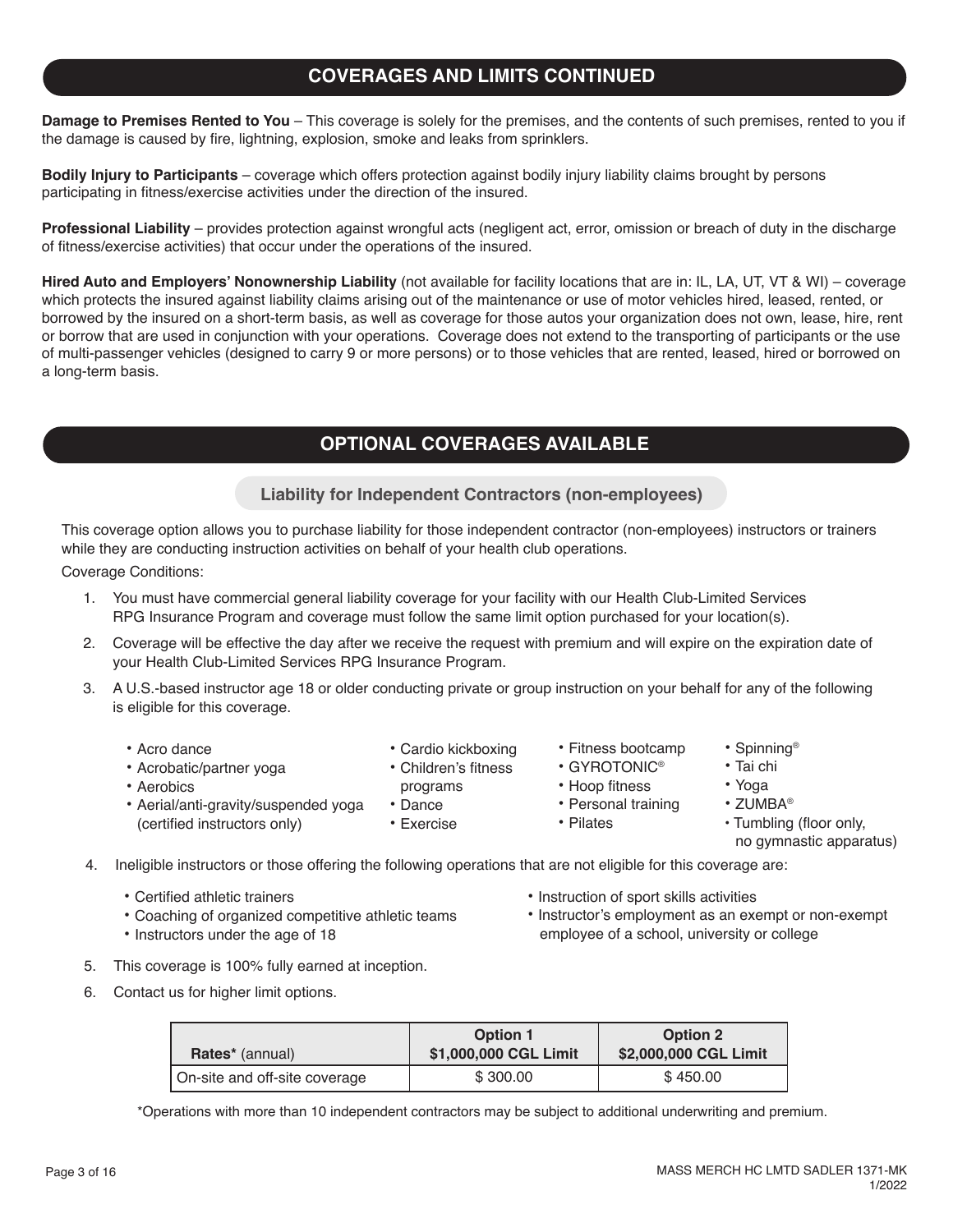## **OPTIONAL COVERAGES AVAILABLE CONTINUED**

### **Equipment and Contents Coverage (Inland Marine)**

This provides coverage for direct loss or damage to your supplies and equipment, furnishings, improvements and betterments, signs and leased personal property, HVAC or building glass where you are a tenant and who have contractual responsibility to insure due to fire, theft, vandalism or other covered causes (subject to actual policy terms and conditions). You must insure the full replacement cost of all of your equipment and contents to avoid a co-insurance penalty at the time of loss. Should you add additional equipment or contents to your inventory, please contact us to have your insured value amended to avoid a coinsurance penalty.

Additional coverages automatically included in the coverage form are

- Business Income with Extra Expense actual loss sustained (up to \$50,000)
- Money and Securities Coverage \$10,000 any one occurrence
- Valuable Papers and Records Coverage \$10,000 on premises / \$2,500 off premises
- Account Receivable Coverage \$10,000 on premises / \$2,500 off premises
- Employee Theft \$5,000 any one occurrence
- Forgery or Alteration \$10,000 any one occurrence Robbery or Safe Burglary of Other Property - \$10,000 inside the premises / \$10,000 outside the premises Additional Acquired Property – up to \$15,000
- Concession Equipment \$50,000 any one occurrence
- Pollutant Cleanup \$25,000

Coverage Conditions:

- 1. Coverage is not available on a stand-alone basis. You must have commercial general liability coverage for your health club with our Health Club-Limited Services RPG Insurance Program.
- 2. Coverage will be effective the day after we receive the proper completed enrollment form with premium and will expire on the expiration date of your Health Club-Limited Services RPG Insurance Program.
- 3. Receipt of purchase is required at the time of loss to show verification of purchase for improvements or betterments
- 4. This coverage may not be available in all states.

| <b>Rates</b>                    |        |                   |                        |
|---------------------------------|--------|-------------------|------------------------|
| <b>Total Value per Location</b> | Rate   | <b>Deductible</b> | <b>Minimum Premium</b> |
| $1 - $10,000$                   | \$.03  | 250               | \$100.00               |
| $$10,001 - $100,000$            | \$.026 | \$1,000           | \$100.00               |
| $$100,001 +$                    | \$.026 | \$2,500           | \$100.00               |

### **Sexual Abuse or Sexual Molestation Liability OR Abuse, Molestation, or Exploitation Defense Cost Reimbursement**

This program includes two options for coverage for claims arising out of sexual abuse or sexual molestation:

- Option 1: \$1,000,000 of liability coverage for sums the insured becomes legally obligated to pay as damages because of loss arising out of or in any way involving sexual abuse or sexual molestation, whether threatened or actual. Limit is a part of, and not in addition to, the general liability limit section.
- Option 2: \$100,000 of coverage for reimbursement of defense costs only resulting from claims arising out of abuse, molestation, or exploitation.

Coverage Conditions:

- 1. Coverage is contingent upon completion, as well as review and approval from us, of the underwriting questions found on page 10.
- 2. Coverage is not available on a stand-alone basis. You must have commercial general liability coverage for health club with our Health Club Limited Services RPG Insurance Program.
- 3. Only one option may be purchased.
- 4. This coverage is 100% fully earned at inception.

| <b>Rates</b>                                                                               |                                                                     |
|--------------------------------------------------------------------------------------------|---------------------------------------------------------------------|
| <b>Options</b>                                                                             | <b>Rates</b>                                                        |
| <b>Option 1 - \$1,000,000</b><br>Sexual Abuse or Sexual Molestation Liability              | \$1.75<br>(per \$1,000 of annual sales)<br>\$150.00 minimum premium |
| <b>Option 2 - \$100,000</b><br>Abuse, Molestation, Exploitation Defense Cost Reimbursement | \$100.00<br>(Flat rate)                                             |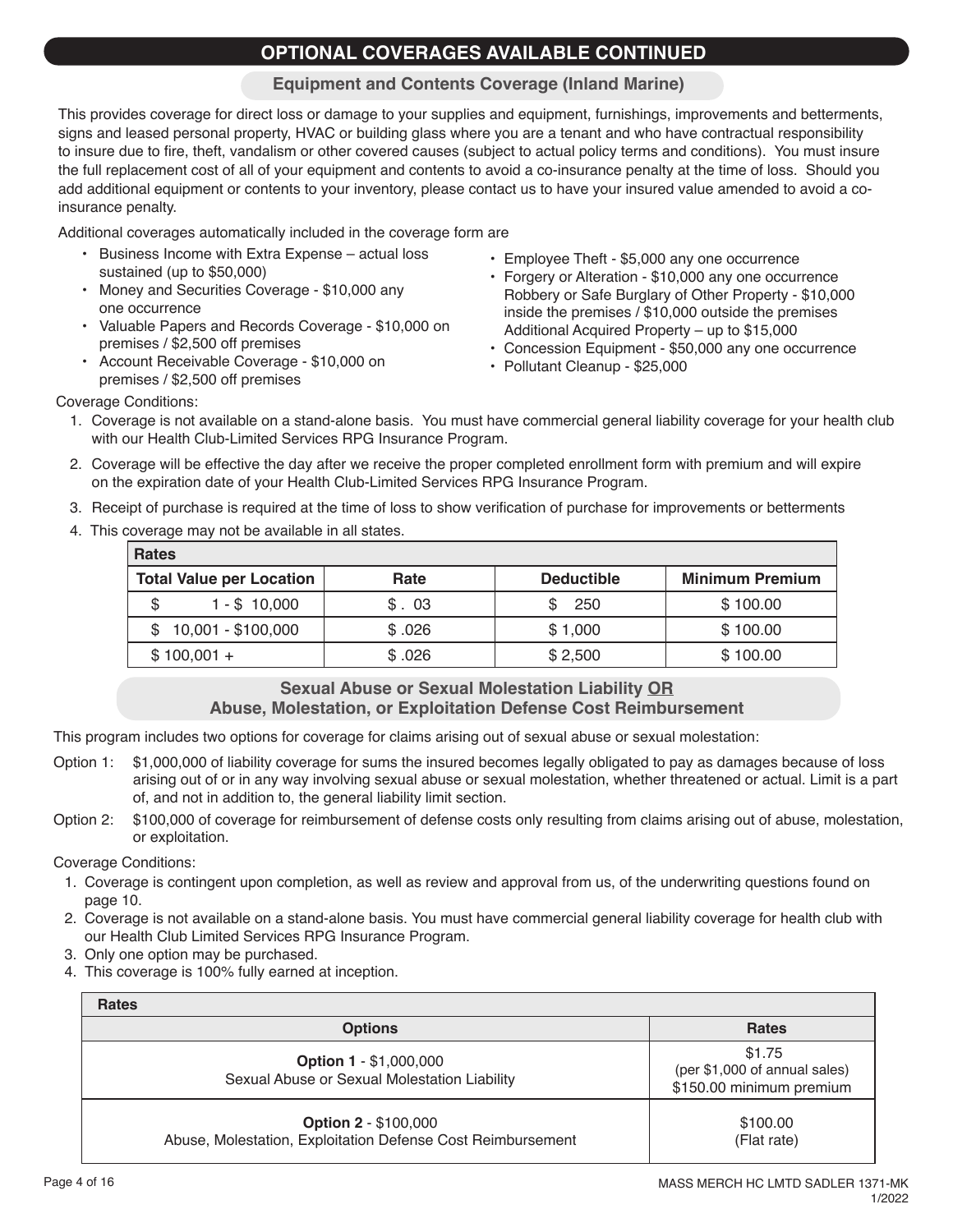## **FREQUENTLY ASKED QUESTIONS**

#### **1. Is coverage under this policy extended to independent contractors (non-employees) working on behalf of the health club?**

Independent contractors (non-employees) are covered only if the optional coverage available with this program is purchased. If this optional coverage is not purchased, as a health club owner, you need to require that all independent contractors (non-employees) working at your location(s) obtain professional liability coverage and name your businessas an additional insured to their instructor policy and submit proof of this coverage to you.

#### **2. Do I have coverage for virtual training?**

Coverage does extend to incidental virtual training provided by you (the named insured) to your clients/ members. The policy is intended to extend bodily injury coverage for training available to your clients/ members only (through a private platform such as a password protected website or a closed Facebook group) - Coverage does not extend to any training material that is accessible to the general public.

Reasonable precautions should be taken when assessing potential new clients/members online, including but not limited to: health assessments, waivers/release forms, and interviews prior to instruction or training. We encourage you to consult with an attorney to consider special waiver/release agreements that will apply specifically to virtual training.

Virtual training/instruction does not extend to any training/instruction that includes gymnastic apparatuses, tumbling, or stunting (including pyramids), or in-water activities. We do not provide coverage for cyber liability, so if you are taking payment or collecting personal information online and it is compromised, there would be no coverage under the general liability policy.

#### **3. I have been asked by my landlord to add them as an additional insured to my policy. What does this mean and how do I do that?**

An additional insured is an entity which has an insurable interest for claims arising out of your negligence as the named insured. Such possible entities are a landlord or sponsor. By providing an entity additional insured status they now are entitled to defense and indemnity (if the policy limits have not been exhausted) under your policy with no responsibility for premium payments.

### **4. Will we receive a policy after submitting the enrollment form?**

You will receive a certificate of insurance as proof of coverage. Coverage is offered exclusively through Sports, Leisure and Entertainment Risk Purchasing Group (RPG). The RPG receives a master policy from the company. Submission of this enrollment form confirms your desire to receive coverage through the RPG. Each member receives their own certificate of insurance as their evidence of coverage. The limits of insurance apply individually to each insured member organization-there are no shared limits of liability with any other members. A copy of the RPG master policy can be requested in writing to: Sadler & Company Inc. PO Box 5866 Columbia, SC 29250.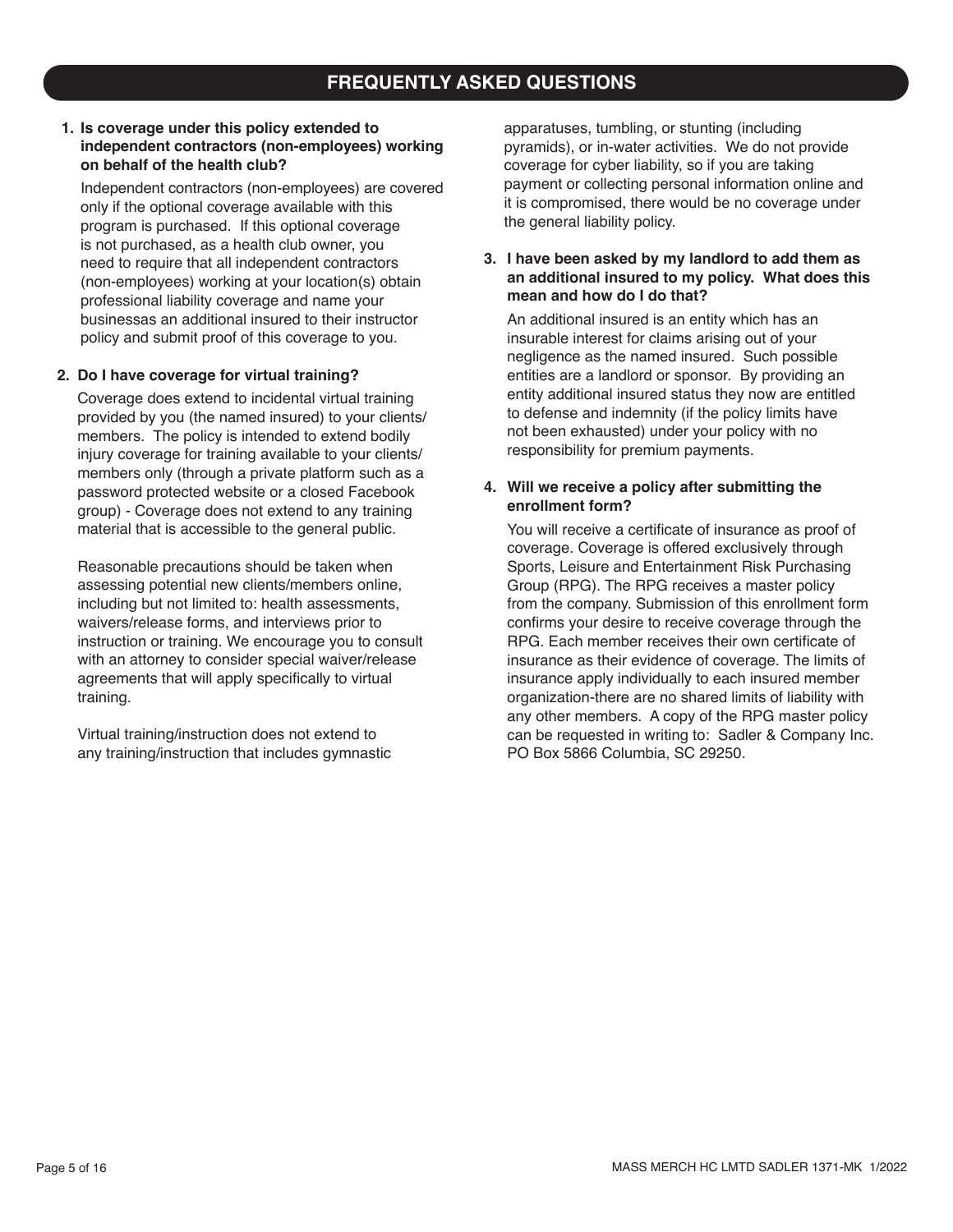**Enrollment Form - Health Club-Limited Services Insurance**

This brochure is valid for effective dates of 1/1/22 through 12/31/22 **SPORTS & RECREATION INSURANCE** 

Completion of this enrollment form confirms your desire to obtain insurance through the Sports, Leisure and Entertainment Risk Purchasing Group. A risk purchasing group (RPG) provides group purchasing power for similar risks resulting in potential advantageous coverage terms, competitive rates, risk management bulletins, and rewards for favorable group loss experience. An RPG administration fee may be charged. The submission of this enrollment form and/or the acceptance of payment does not guarantee coverage. Certain operations are not eligible for coverage by this program. We reserve the right to decline any request for coverage.

### **TO AVOID PROCESSING DELAYS, PLEASE: 1. Complete all sections (print legibly)**

- **2. Sign and date where required**
- **3. Remit completed enrollment form (pages 6 16) with payment**

We can offer limits above \$2,000,000. Quotes available immediately for higher limits online

### **GENERAL INFORMATION**

|                       | $\bigcirc$ I am a new account $\bigcirc$ I am renewing my coverage                                                                                                                                                                   |
|-----------------------|--------------------------------------------------------------------------------------------------------------------------------------------------------------------------------------------------------------------------------------|
|                       |                                                                                                                                                                                                                                      |
| personal name or DBA. | Note: This is the name that will appear on your Certificate of Insurance. If your company is a Sole Proprietorship, then this will be your                                                                                           |
|                       | Applicant is a: $\bigcirc$ Sole Proprietorship $\bigcirc$ Limited Liability Co. $\bigcirc$ Corporation $\bigcirc$ Partnership                                                                                                        |
|                       | O Other (describe): <u>contract and contract and contract and contract and contract and contract and contract and contract and contract and contract and contract and contract and contract and contract and contract and contra</u> |
|                       |                                                                                                                                                                                                                                      |
|                       |                                                                                                                                                                                                                                      |
|                       |                                                                                                                                                                                                                                      |
|                       |                                                                                                                                                                                                                                      |
|                       |                                                                                                                                                                                                                                      |
|                       | (By listing an email address, you are giving us permission to contact you by email about your policy. Befer to page 13 of the application for Electronic                                                                             |

(By listing an email address, you are giving us permission to contact you by email about your policy. Refer to page 13 of the application for Electronic Disclosure and Consent)

## **LOCATIONS**

Please list locations you own or operate on a 24 hour basis, if different than the mailing location above.

(Note: Temporary leased spaces or mobile program sites should not be listed here, only your owned/operated location sites. You can add temporary/ mobile locations on the certificate request section if evidence of coverage or additional insured status is needed)

| Location 1: |                       |      |              |     |
|-------------|-----------------------|------|--------------|-----|
|             | <b>Street Address</b> | City | <b>State</b> | Zip |
| Location 2: |                       |      |              |     |
|             | <b>Street Address</b> | City | <b>State</b> | Zip |

### **DATES**

Annual coverage will begin the day after the completed enrollment form and premium are received and approved by us, or on a later date you specify below. (If renewing coverage, please provide the expiration date of your current policy.)

 $\bigcirc$  Start my coverage on this date: \_\_\_\_\_ / \_\_\_\_ / \_\_\_

## **BUSINESS INFORMATION**

| 1. Are employee(s) or a company representative on site during all open hours?    | () Yes | ∩ No    |
|----------------------------------------------------------------------------------|--------|---------|
| 2. Do you have locations outside of the U.S.?                                    | ◯ Yes  | $()$ No |
| 3. Is your health club a dance, gymnastics, cheer or martial arts school/studio? | () Yes | () No   |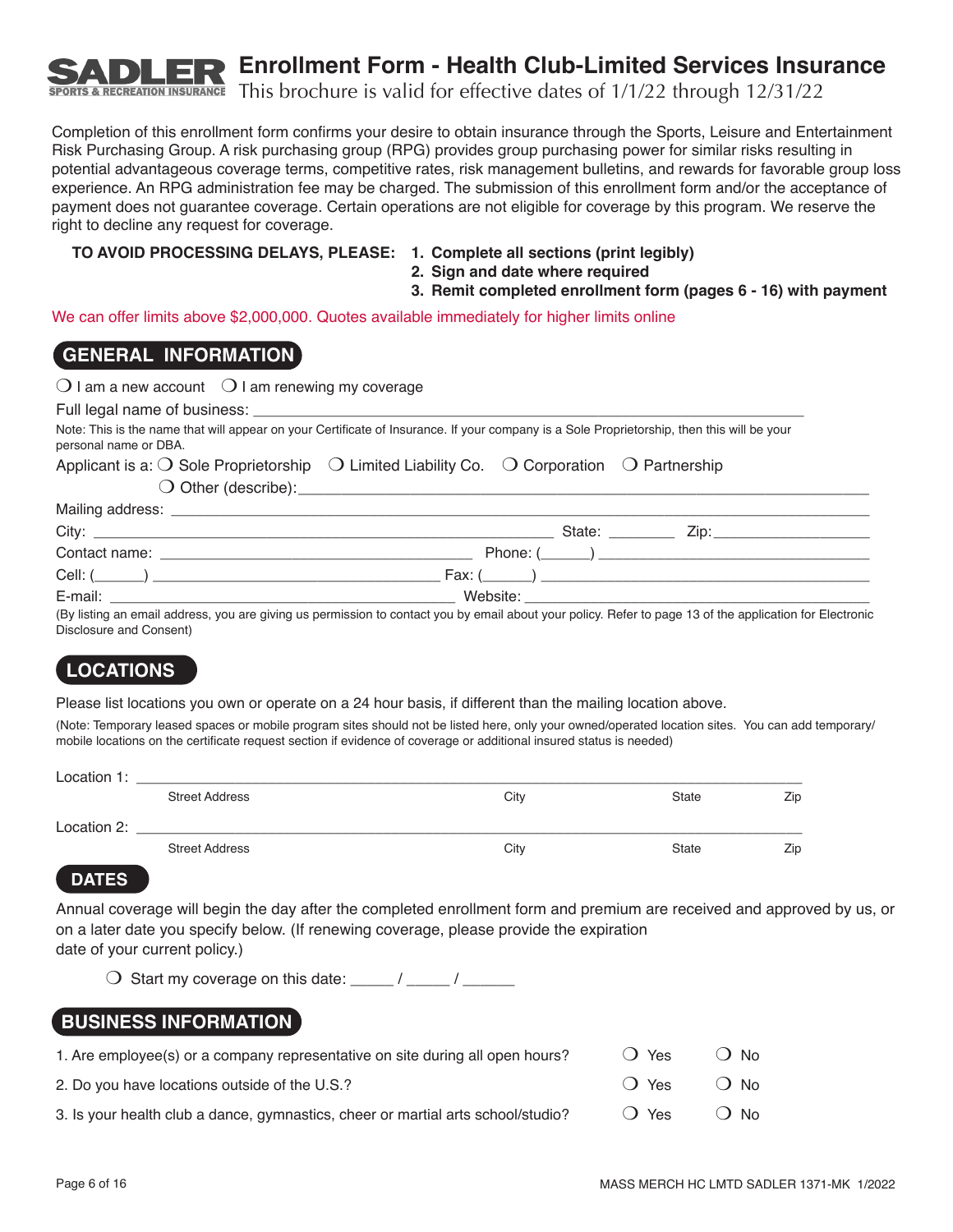# **BUSINESS INFORMATION CONTINUED**

| 4. Does your health club have any of the following features or services? |  |  |
|--------------------------------------------------------------------------|--|--|
|--------------------------------------------------------------------------|--|--|

|                  | Childcare/babysitting services                                                                                                                                                                                                                                                                                                                                                                                             | $\bigcirc$ Yes                   | $\bigcirc$ No                |  |
|------------------|----------------------------------------------------------------------------------------------------------------------------------------------------------------------------------------------------------------------------------------------------------------------------------------------------------------------------------------------------------------------------------------------------------------------------|----------------------------------|------------------------------|--|
| Climbing walls   |                                                                                                                                                                                                                                                                                                                                                                                                                            | $\bigcirc$ Yes                   | $\bigcirc$ No                |  |
|                  | CrossFit <sup>®</sup> licensed services                                                                                                                                                                                                                                                                                                                                                                                    | $\bigcirc$ Yes                   | $\bigcirc$ No                |  |
|                  | Ice skating, roller skating or skating treadmills                                                                                                                                                                                                                                                                                                                                                                          | $\bigcirc$ Yes                   | $\bigcirc$ No                |  |
|                  | Medical, therapy or health care services                                                                                                                                                                                                                                                                                                                                                                                   | $\bigcirc$ Yes                   | $\bigcirc$ No                |  |
|                  | Parkour/ninja/obstacle course programs                                                                                                                                                                                                                                                                                                                                                                                     | $\bigcirc$ Yes                   | $\bigcirc$ No                |  |
|                  | Physical therapy, physicals or stress testing                                                                                                                                                                                                                                                                                                                                                                              | $\bigcirc$ Yes                   | $\bigcirc$ No                |  |
|                  | Programs specifically designed for health disorders/diseases                                                                                                                                                                                                                                                                                                                                                               | $\bigcirc$ Yes                   | $\bigcirc$ No                |  |
|                  |                                                                                                                                                                                                                                                                                                                                                                                                                            |                                  |                              |  |
|                  | Salon services or indoor tanning                                                                                                                                                                                                                                                                                                                                                                                           | $\bigcirc$ Yes                   | $\bigcirc$ No                |  |
| Sports medicine  |                                                                                                                                                                                                                                                                                                                                                                                                                            | $\bigcirc$ Yes                   | $\bigcirc$ No                |  |
|                  | Sports rehabilitation services/therapy                                                                                                                                                                                                                                                                                                                                                                                     | $\bigcirc$ Yes                   | $\bigcirc$ No                |  |
|                  | Sports skills instructional programs                                                                                                                                                                                                                                                                                                                                                                                       | $\bigcirc$ Yes                   | $\bigcirc$ No                |  |
| cold plunge      | Swimming pools, saunas, steam rooms, hot tubs, whirlpools, jacuzzis or                                                                                                                                                                                                                                                                                                                                                     | $\bigcirc$ Yes                   | $\bigcirc$ No                |  |
| studio/facility? | The exposures/activities listed above are not eligible under this program. If you have answered yes to any of the questions, please<br>contact our office to determine if other coverage/program options are available, or visit us online to review additional fitness<br>insurance programs available.<br>5. Do you have any independent contractors (non-employees) working at your<br>If yes, how many?_______________ | $\bigcirc$ Yes                   | $\bigcirc$ No                |  |
|                  | 6. Does your facility have a boxing ring/cage?<br>(Facilities with boxing rings/cages are subject to additional underwriting questions and may not be eligible.)<br>7. FOR NEW ACCOUNTS ONLY                                                                                                                                                                                                                               | $\bigcirc$ Yes                   | $\bigcirc$ No                |  |
|                  | Do you have current coverage in place?                                                                                                                                                                                                                                                                                                                                                                                     | $\bigcirc$ Yes                   | $\bigcirc$ No                |  |
|                  | If no, please check/explain:                                                                                                                                                                                                                                                                                                                                                                                               |                                  |                              |  |
|                  | $\bigcirc$ New business operation $\bigcirc$ Other, please explain:                                                                                                                                                                                                                                                                                                                                                        |                                  |                              |  |
| If yes:          |                                                                                                                                                                                                                                                                                                                                                                                                                            |                                  |                              |  |
|                  | a) Name(s) of current carrier(s): $\_\_$                                                                                                                                                                                                                                                                                                                                                                                   | ___________ Expiration date(s):_ |                              |  |
|                  | b) Is your current carrier non-renewing your coverage?                                                                                                                                                                                                                                                                                                                                                                     |                                  | $\bigcirc$ Yes $\bigcirc$ No |  |
|                  | If yes, $why$ ?                                                                                                                                                                                                                                                                                                                                                                                                            |                                  |                              |  |
|                  | c) In the past 4 years, have you had any losses?<br>If yes, please provide current loss runs with at least 4 years of loss history, including your current year.<br>In addition, please describe any liability or medical claims over \$5,000 that have been paid under your<br>insurance coverage for those years.                                                                                                        | $\bigcirc$ Yes                   | $\bigcirc$ No                |  |

Sadler & Company of SC, Inc. - AR (License #254179) D/B/A Sadler Insurance Agency - CA (License #0B57651 John Sadler Insurance Services - MA Sadler Agency - NY (PC - 532473 and LA - 532473) / Sadler Insurance Agency - OK / Sadler & Company, Inc. - TX (License #194495) Sadler and Company - VT (License #577)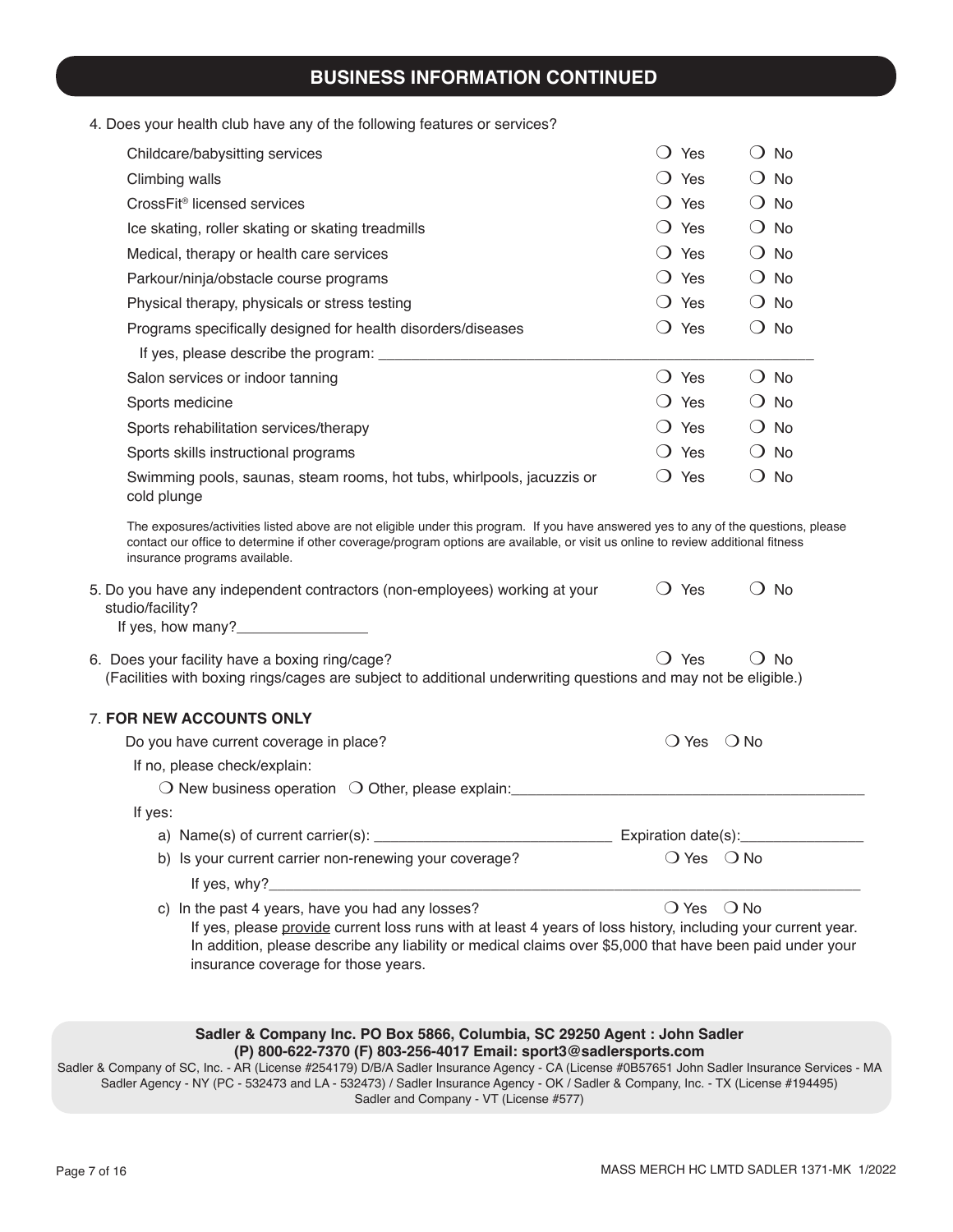### **PROGRAM PREMIUM CALCULATION**

### **Select an option and calculate premium.**

O Check if a higher liability (CGL) limit is needed and to obtain a quote. Limit requested: \$<br>Quoted Premium Due: \$ (Office Use Only) **Quoted Premium Due: \$\_\_\_\_\_\_\_\_\_\_\_\_\_\_\_\_\_\_\_\_\_\_\_\_\_\_\_\_ (Office Use Only)**

### **On-site and Off-site Health Club Coverage**

Coverage applies to the operations of the health club at their own insured location(s) and also extends to their operations conducted at locations owned/operated by others.

| <b>Option 1</b>               | <b>Option 2</b>               |
|-------------------------------|-------------------------------|
| \$1,000,000 CGL Limit         | \$2,000,000 CGL Limit         |
| $Rate = $.00875$              | $Rate = $.01313$              |
| Minimum Premium = $$1,100.00$ | Minimum Premium = $$1,650.00$ |

| <b>Annual Sales</b>                                                                                                                    |  | Rate |           | <b>Premium</b> |
|----------------------------------------------------------------------------------------------------------------------------------------|--|------|-----------|----------------|
|                                                                                                                                        |  |      |           |                |
| <b>Minimum Premium</b><br>Please enter minimum premium from above.                                                                     |  |      | \$        |                |
| <b>Program Premium</b><br>If the total calculated premium is less than the minimum premium,<br>the premium due is the minimum premium. |  |      | (A)<br>\$ |                |

### **OPTIONAL COVERAGES PREMIUM CALCULATION**

**Liability for Independent Contractors (non-employees) Coverage**

#### m **Check here and skip this section if you do not want this coverage option**

Coverage for these instructors only applies while they are conducting activities on behalf of your health club. You must choose the same limit option that was selected for your health club above.

#### **On-site and Off-site Coverage Rates\*** (annual)

| Option 1 - \$1,000,000 CGL Limit | $\bigcirc$ \$300.00 |
|----------------------------------|---------------------|
| Option 2 - \$2,000,000 CGL Limit | \$450.00            |
| <b>Higher Limit Option \$</b>    | \$.                 |

\* Operations with more than 10 independent contractors may be subject to additional underwriting and premium.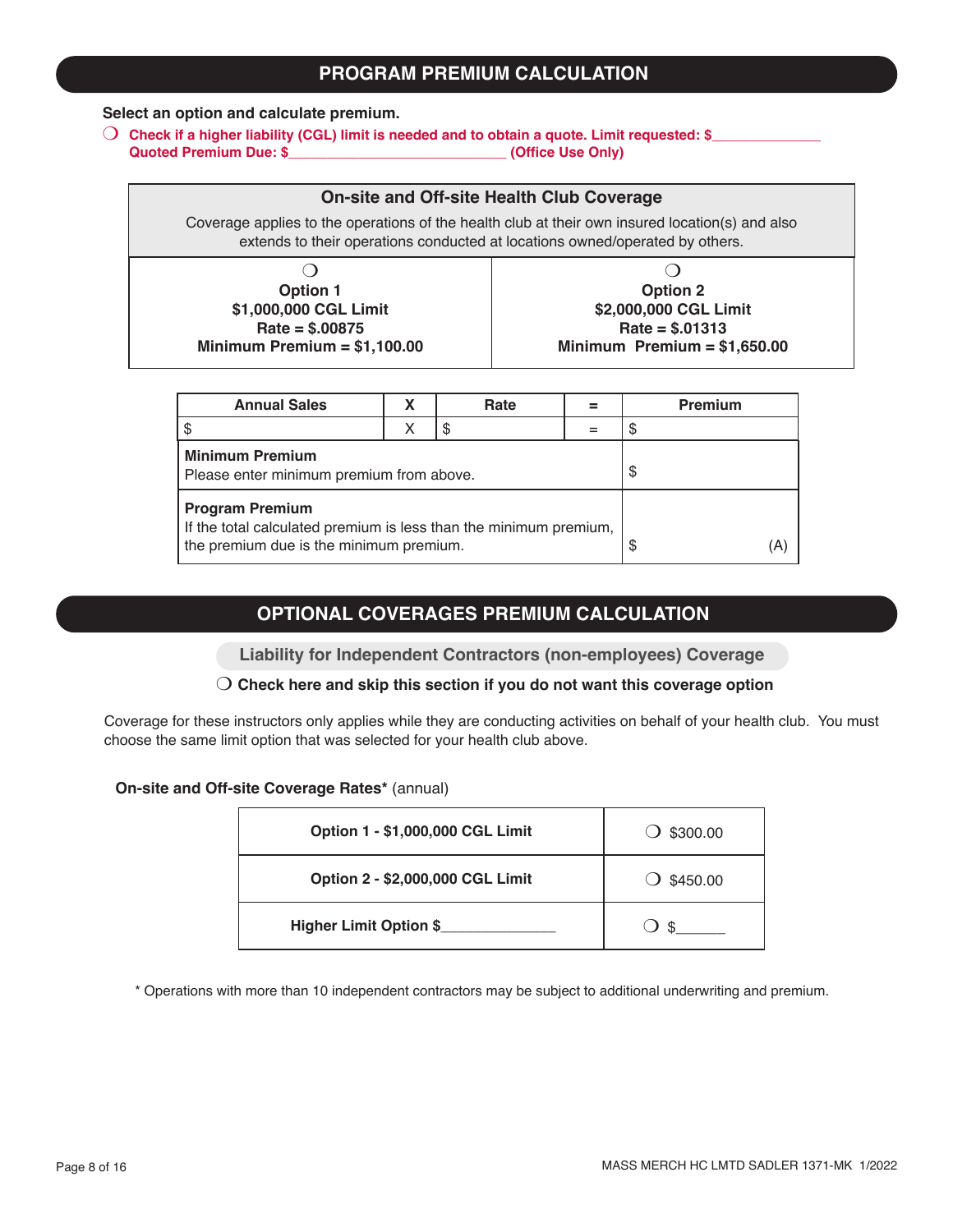## **OPTIONAL COVERAGES PREMIUM CALCULATION CONTINUED**

**Equipment and Contents Coverage (Inland Marine)**

TO AVOID A CO-INSURANCE PENALTY, YOU MUST INSURE 100% OF THE REPLACEMENT COST OF YOUR EQUIPMENT AND CONTENTS FOR ALL OF YOUR LOCATIONS.

|  | $\bigcirc$ Check here and skip this section if you do not want this coverage option |  |  |  |  |
|--|-------------------------------------------------------------------------------------|--|--|--|--|
|--|-------------------------------------------------------------------------------------|--|--|--|--|

#### **Step 1: Fill in the values to determine your total replacement cost amount for ALL locations**

| Value |  |
|-------|--|
|       |  |
|       |  |
|       |  |
|       |  |
|       |  |
|       |  |
|       |  |
|       |  |
|       |  |
|       |  |
|       |  |
|       |  |

#### **Step 2: Complete ONLY if your replacement cost value is over \$100,000**

1. Please describe the building type your equipment is stored in (e.g.: frame or fire resistive warehouse)

| 2. Do you have a security system in place:<br>a. If yes, please describe: expression and the set of year and the set of years and the set of years and the set of years and the set of years and the set of years and the set of years and years and years are set of years |                                                                                                                              |  | Yes ( ) No                                                                                                   |  |  |
|-----------------------------------------------------------------------------------------------------------------------------------------------------------------------------------------------------------------------------------------------------------------------------|------------------------------------------------------------------------------------------------------------------------------|--|--------------------------------------------------------------------------------------------------------------|--|--|
|                                                                                                                                                                                                                                                                             |                                                                                                                              |  |                                                                                                              |  |  |
|                                                                                                                                                                                                                                                                             | 3. Is any other operations, besides your own, or equipment of others stored in the same facility                             |  |                                                                                                              |  |  |
|                                                                                                                                                                                                                                                                             | in which you store your equipment?                                                                                           |  | $()$ Yes $()$ No                                                                                             |  |  |
|                                                                                                                                                                                                                                                                             |                                                                                                                              |  |                                                                                                              |  |  |
|                                                                                                                                                                                                                                                                             | 4. Please attach a complete inventory list with values of each item                                                          |  |                                                                                                              |  |  |
| Step 3:                                                                                                                                                                                                                                                                     | <b>Calculate premium</b>                                                                                                     |  |                                                                                                              |  |  |
|                                                                                                                                                                                                                                                                             |                                                                                                                              |  | (If total calculated premium is less than the minimum premium, the total premium due is the minimum premium) |  |  |
|                                                                                                                                                                                                                                                                             | <b>Equipment and Contents Premium</b>                                                                                        |  |                                                                                                              |  |  |
|                                                                                                                                                                                                                                                                             | My total replacement value is between $$1 - $10,000$                                                                         |  |                                                                                                              |  |  |
|                                                                                                                                                                                                                                                                             | (\$250 deductible will apply)                                                                                                |  |                                                                                                              |  |  |
|                                                                                                                                                                                                                                                                             | $$.03 \times $$                                                                                                              |  | (C)                                                                                                          |  |  |
|                                                                                                                                                                                                                                                                             | <b>Total Replacement Value</b>                                                                                               |  | <b>Equipment and Contents Premium</b><br>(\$100.00 minimum premium applies)                                  |  |  |
|                                                                                                                                                                                                                                                                             | $\bigcirc$ My total replacement value is over \$10,000                                                                       |  |                                                                                                              |  |  |
|                                                                                                                                                                                                                                                                             | (A \$1,000 deductible applies to values from \$10,001 - \$100,000 and a \$2,500 deductible applies to values over \$100,000) |  |                                                                                                              |  |  |
|                                                                                                                                                                                                                                                                             | $$.026 \times $$ (C)                                                                                                         |  |                                                                                                              |  |  |
|                                                                                                                                                                                                                                                                             | <b>Total Replacement Value</b>                                                                                               |  | <b>Equipment and Contents Premium</b><br>(\$100.00 minimum premium applies)                                  |  |  |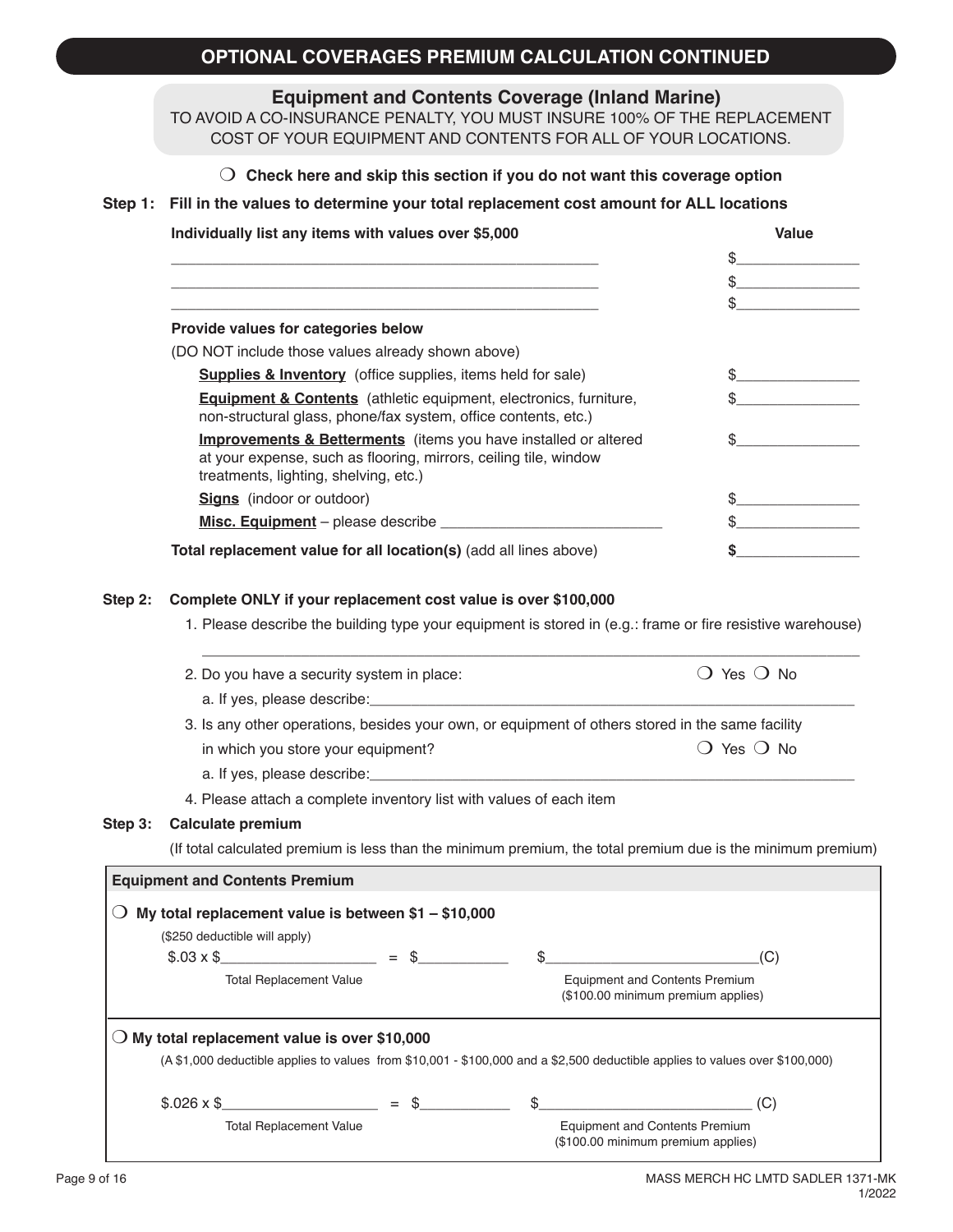### **Sexual Abuse or Sexual Molestation Liability Coverage OR Abuse, Molestation, or Exploitation Defense Cost Reimbursement**

Coverage is contingent upon underwriting review and approval of the following questionnaire.

### m **Check here and skip this section if you do not want this coverage option**

| 1. Does your organization currently have employees, volunteers or independent contractors?                            | ○ Yes ○ No |  |
|-----------------------------------------------------------------------------------------------------------------------|------------|--|
| The term "Volunteers" means someone, including parent volunteers, who exerts control over or supervises participants. |            |  |

| 2. Have any claims, allegations or charges of abuse, molestation or sexual misconduct<br>been made against you or your organization or anyone working on behalf of your<br>organization?<br>If yes, please explain: | () Yes () No   |  |
|---------------------------------------------------------------------------------------------------------------------------------------------------------------------------------------------------------------------|----------------|--|
| 3. Are you aware of any occurrences that could lead to a claim?<br>المشملون ومممولة ومتركل                                                                                                                          | $O$ Yes $O$ No |  |

| If yes please explain:                                                                                                                                                                                          |              |         |
|-----------------------------------------------------------------------------------------------------------------------------------------------------------------------------------------------------------------|--------------|---------|
| 4. Do you, your organization or sanctioning/governing body have written procedures in<br>place regarding the prevention and mitigation of abuse, molestation or sexual misconduct?<br>If yes:                   | ◯ Yes        | ( ) No∶ |
| a. Do the procedures require that known or suspected abuse incidents must be<br>be reported to law enforcement?                                                                                                 | ( ) Yes      | ( ) No  |
| b. Are written procedures provided or available to each employee, volunteer,<br>independent contractor or sanctioning/governing body member?                                                                    | () Yes () No |         |
| c. Does your written plan include reasonable procedures to limit one-on-one interactions $\bigcirc$ Yes $\bigcirc$ No<br>between a minor and an adult (who is not the minor's legal guardian) to those that are |              |         |

5. Please complete the following questions regarding employee, volunteer, or independent contractor screening controls used by your organization.

observable by another adult and within an interruptible distance, except under

 $\bigcirc$  Check here and skip the chart below if you have no employees, volunteers, or independent contractors

| <b>Please Complete All Questions</b><br>The term "Volunteers/Independent contractors" in the following questions<br>means someone who exerts control over or supervises participants. | <b>Employees</b><br>(Check Here if<br>No Employees $\bigcirc$ ) | <b>Volunteers/Independent</b><br>contractors<br>(Check Here if No Volunteers/<br>Independent contractors $\bigcirc$ ) |
|---------------------------------------------------------------------------------------------------------------------------------------------------------------------------------------|-----------------------------------------------------------------|-----------------------------------------------------------------------------------------------------------------------|
| Are employee/volunteer applications required?                                                                                                                                         | () Yes () No<br>() Yes () No                                    | () Yes () No<br>$() Yes$ $() No$                                                                                      |
| If yes, does the application include questions about whether<br>the individual has ever been convicted for any crime involving<br>physical violence or sex related offenses?          | () Yes () No                                                    | $()$ Yes $()$ No                                                                                                      |
| If yes and applicant checks yes, do you reject the applicant?<br>Are background checks provided by a third party vendor/service?                                                      | () Yes () No                                                    | $()$ Yes $()$ No                                                                                                      |
| If yes, do you reject an applicant with any history of physical<br>violence or sex related offenses?                                                                                  | 'Yes<br>$\Box$                                                  | ∕ Yes<br>( ) No<br>Э.                                                                                                 |

Please explain any "No" responses to questions asked in #5:

emergency circumstances?

6. Calculate premium

| <b>Rates</b>                                                                                                                         |        |   |                     |   |  |                |
|--------------------------------------------------------------------------------------------------------------------------------------|--------|---|---------------------|---|--|----------------|
| Option 1 - \$1,000,000 Sexual Abuse or Sexual Molestation Liability<br>(Choose the same option as purchased on page 8.)              |        |   |                     |   |  |                |
| <b>Type of Coverage</b>                                                                                                              | Rate   | X | <b>Annual Sales</b> | = |  | <b>Premium</b> |
| On-site and Off-site                                                                                                                 | .00175 | X |                     |   |  |                |
| <b>Option 1 Total Premium</b><br>(D)<br>S<br>Insert premium total from above or \$150.00 minimum premium. The higher amount applies. |        |   |                     |   |  |                |
| \$100.00(D)<br>Option 2 - \$100,000 Abuse, Molestation, or Exploitation Defense Cost Reimbursement                                   |        |   |                     |   |  |                |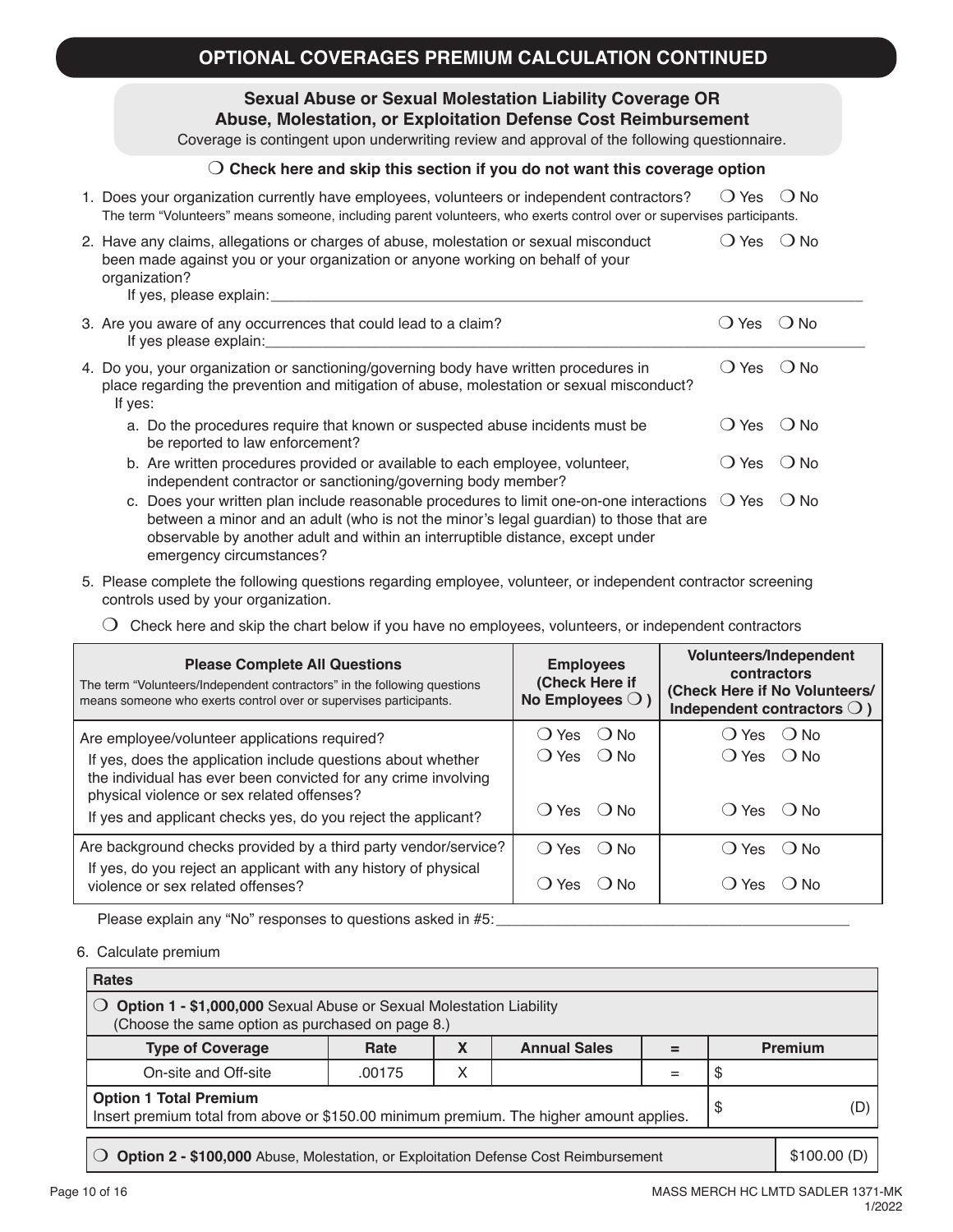### **TOTAL COST SUMMARY**

| Program Premium (Required Coverage)                                                                                                     | \$      | (A) |
|-----------------------------------------------------------------------------------------------------------------------------------------|---------|-----|
| Liability for Independent Contractors Premium (Optional Coverage)                                                                       | S       | (B) |
| Equipment and Contents Premium (Optional Coverage)                                                                                      | S       |     |
| Sexual Abuse/Sexual Molestation Premium: (Optional Coverage)<br>○ \$100,000 Defense Reimbursement Only OR ○ \$1,000,000 Liability Limit | S       |     |
| Subtotal Due (add lines A thru D)                                                                                                       | \$      | (F. |
| Risk Purchasing Group Administration Fee (REQUIRED to process enrollment)                                                               | \$15.00 |     |
| Total Cost Due (add lines E & F)                                                                                                        | \$      |     |

## **CERTIFICATE REQUESTS**

Once your enrollment form is approved, you will receive a Certificate of Insurance as evidence that coverage is bound. **Complete this section if you require additional certificates listing a facility, property owner or similar third-party as an additional insured on your policy. Provide a separate request for each additional certificate needed.** 

**Note: Please request all additional insureds needed for this policy term. Additional insureds from the expiring policy term will not be automatically renewed.** 

**1. When is this certificate needed? :** \_\_\_\_\_/\_\_\_\_\_/\_\_\_\_\_

2. This certificate is for:  $\bigcirc$  General Liability Coverage

 $\bigcirc$  All locations

 $\bigcirc$  Specific location(s):

 $\bigcirc$  Equipment & Contents/Inland Marine Coverage (if applicable)

3. What is the additional insured's relationship to you?  $\bigcirc$  Owner/manager/lessor of premises (facility or venue)

 $\bigcirc$  Sponsor  $\bigcirc$  Co-promoter  $\bigcirc$  Lessor of equipment/contents (liability)  $\bigcirc$  Loss Payee (equipment/contents)

 $\bigcirc$  Other (please identify/explain):

NOTE: The certificate holder will automatically be an Additional Insured for an Owner/manager/lessor, Sponsor or Co-Promoter relationship

|                                                                                                   | 5. Does the certificate holder/additional insured require any special wording or endorsements? $\bigcirc$ Yes $\bigcirc$ No |  |  |  |  |  |
|---------------------------------------------------------------------------------------------------|-----------------------------------------------------------------------------------------------------------------------------|--|--|--|--|--|
| If yes, check all that apply: $\bigcirc$ Primary/Noncontributory $\bigcirc$ Waiver of subrogation |                                                                                                                             |  |  |  |  |  |
|                                                                                                   |                                                                                                                             |  |  |  |  |  |
|                                                                                                   | NOTE: If you are not sure, please attach a copy of the insurance requirements/instructions you've received.                 |  |  |  |  |  |
|                                                                                                   |                                                                                                                             |  |  |  |  |  |
|                                                                                                   | The most common delay in certificate processing is caused by providing partial or incorrect name and/or                     |  |  |  |  |  |

**The most common delay in certificate processing is caused by providing partial or incorrect name and/or instructions. Please check your request carefully before submitting.**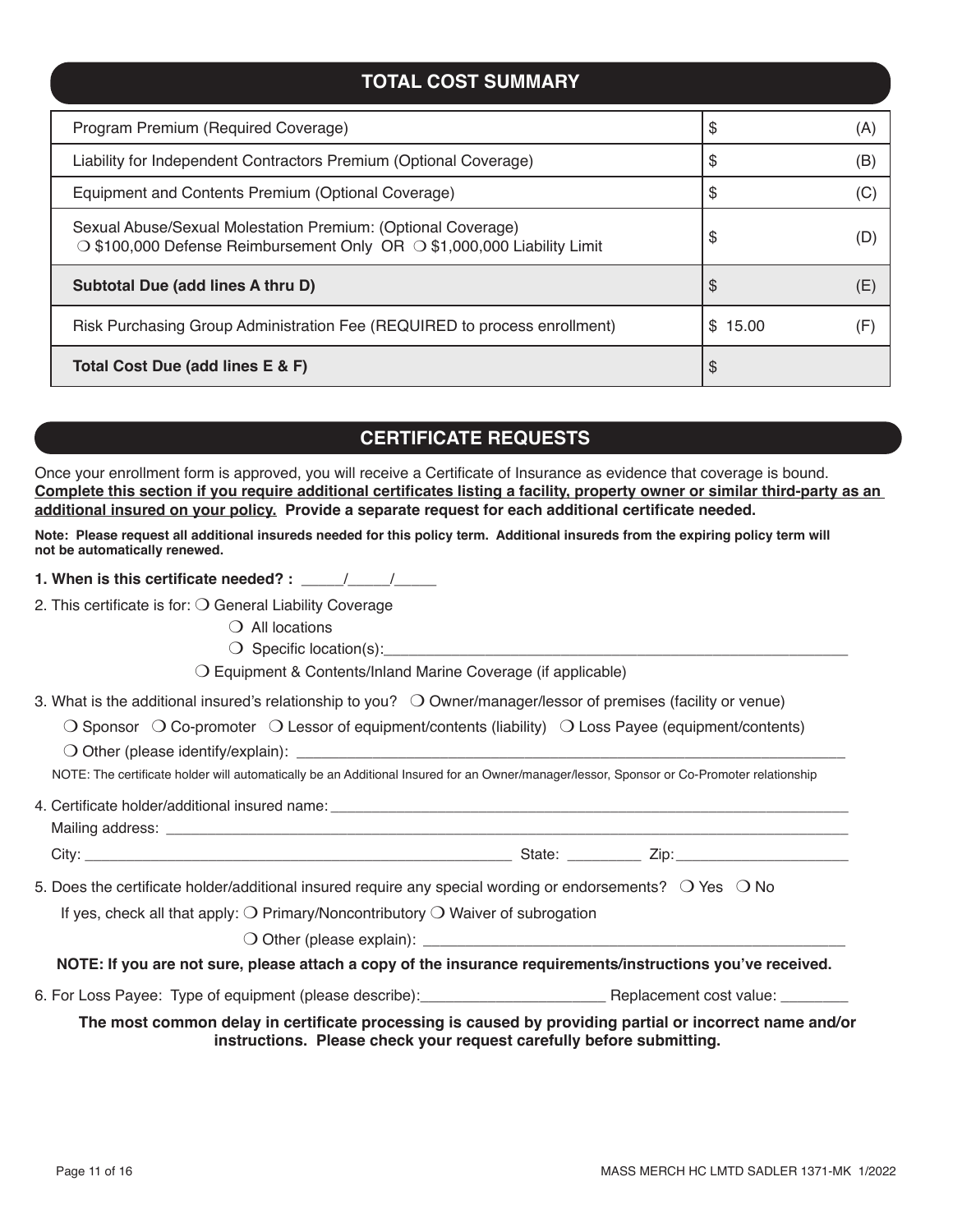## **COVERAGE EXCLUSIONS**

The following notable exclusions are contained in the commercial general liability coverage provided by this program (note: state variations may apply). Abuse, molestation, or exploitation unless reported to, approved by us, and the appropriate premium paid; Acupuncture; Any adult-themed parties/ meetings/trips, including but not limited to parties/meetings/trips during which demonstration of products and/or services used in the adult entertainment industry takes place; Asbestos; Athletic competitions held/sponsored by the insured or in which the insured's members participates; Commercial general liability standard exclusions (CG001 4/13 edition); Cap on losses from certified acts of terrorism; Communicable disease; Cryogenic chambers/therapy; Cyber incident, data compromise, and violation of statutes related to personal data; Cycling (other than stationary); Employment related practices; Events, competitions, tournaments, camps/clinics conducted or sponsored by, or on behalf of the insured, unless reported to and approved by us; Fireworks; Fitness/exercise operations related, in whole or in part, to performance as an exotic dancer or any similar occupation in the adult entertainment industry; Full-size trampolines; Fungi or bacteria; Independent Contractors: Independent Contractors (non-employees) under the age of 18, and/or instructing sports skills, and/or coaching of organized competitive athletic teams, and/or operating as a certified athletic trainer and/or exempt or non-exempt employee of a university or college; Instruction/activities held on or in open water (e.g.: lakes, ponds, ocean); Lead; Massage therapy; Multi-passenger vehicles; Nuclear energy; Sexually transmitted disease; Silica or silica-related dust; Specified recreational activities – Aircraft/hot air balloon; Airport; Amusement devices: The ownership, operation, maintenance or use of any device or equipment a person rides for enjoyment, including, but not limited to: mechanical or non-mechanical ride, slide, or water slide (including any ski or tow when used in conjunction with a water slide); inflatable recreational device, or vertical device or equipment used for climbing, whether permanently affixed or temporarily erected. This exclusion does not apply to video or computer games; Animals; Bungee; Dunk tank; Haunted attraction; Performer; Rodeo; Saddle animal; Snowmobile; The sale or distribution of medicinal, herbal and/or nutritional products; The sport of boxing (contact/sparring); The sport of wrestling; Total pollution with a building heating, cooling & dehumidifying equipment exception and hostile fire exception; Transportation of participants/members; Training programs for law enforcement, public safety and military personnel; Unmanned aircraft; Those operations listed as ineligible: Unattended/unstaffed 24 hour key card/key pad/key code access operations or unattended/unstaffed operations; Childcare/babysitting services; Climbing walls; CrossFit® affiliate owners and/or CrossFit® programs/ activities; Dance, gymnastics, cheer & martial arts schools/studios; Facilities outside of the U.S.; Ice skating, roller skating or skating treadmills; Medical, therapy or health care services; Parkour/ninja/obstacle course programs or facilities; Physical therapy; Physicals or stress testing; Programs specifically designed for health disorders/diseases, unless reported to, and approved by us; Salon services or indoor tanning; Saunas or steam rooms; Sports medicine; Sports rehabilitation services/therapy; Sports skills instruction facilities, academies schools or programs; Swimming pools, Jacuzzis, hot tubs, whirlpools or cold plunge

## **ATTENTION: AGENTS**

**AGENTS: YOU MUST COMPLETE THE AGENT SECTION BELOW. Enrollments cannot be accepted unless this section is completed.**

| Please complete the information below.                                                                                                                                                                                         |         |                     |              |     |  |
|--------------------------------------------------------------------------------------------------------------------------------------------------------------------------------------------------------------------------------|---------|---------------------|--------------|-----|--|
| Agency name: the contract of the contract of the contract of the contract of the contract of the contract of the contract of the contract of the contract of the contract of the contract of the contract of the contract of t |         | Agent/contact name: |              |     |  |
|                                                                                                                                                                                                                                |         |                     |              |     |  |
|                                                                                                                                                                                                                                | Address | City                | <b>State</b> | Zip |  |
|                                                                                                                                                                                                                                |         |                     |              |     |  |
|                                                                                                                                                                                                                                |         |                     | Tax I.D.     |     |  |

I represent and warrant as an insurance producer that I currently maintain, and will maintain, all individual, corporate or agency licenses or permits to conduct insurance business in the state coverage for this insured is being written. I further represent and warrant that I currently maintain errors and omissions insurance with a minimum limit of \$1,000,000 for myself, my officers, and employees. If requested, I will provide with reasonably satisfactory evidence of all of the above mentioned items.

I understand that agents do not have authority to issue binders or a certificate of insurance on behalf of this program.

**Agent signature**: \_\_\_\_\_\_\_\_\_\_\_\_\_\_\_\_\_\_\_\_\_\_\_\_\_\_\_\_\_\_\_\_\_\_\_\_\_\_\_\_\_\_\_\_ **Date:** \_\_\_\_\_\_\_\_\_\_\_\_\_\_\_\_\_\_\_\_\_\_\_\_\_\_\_\_\_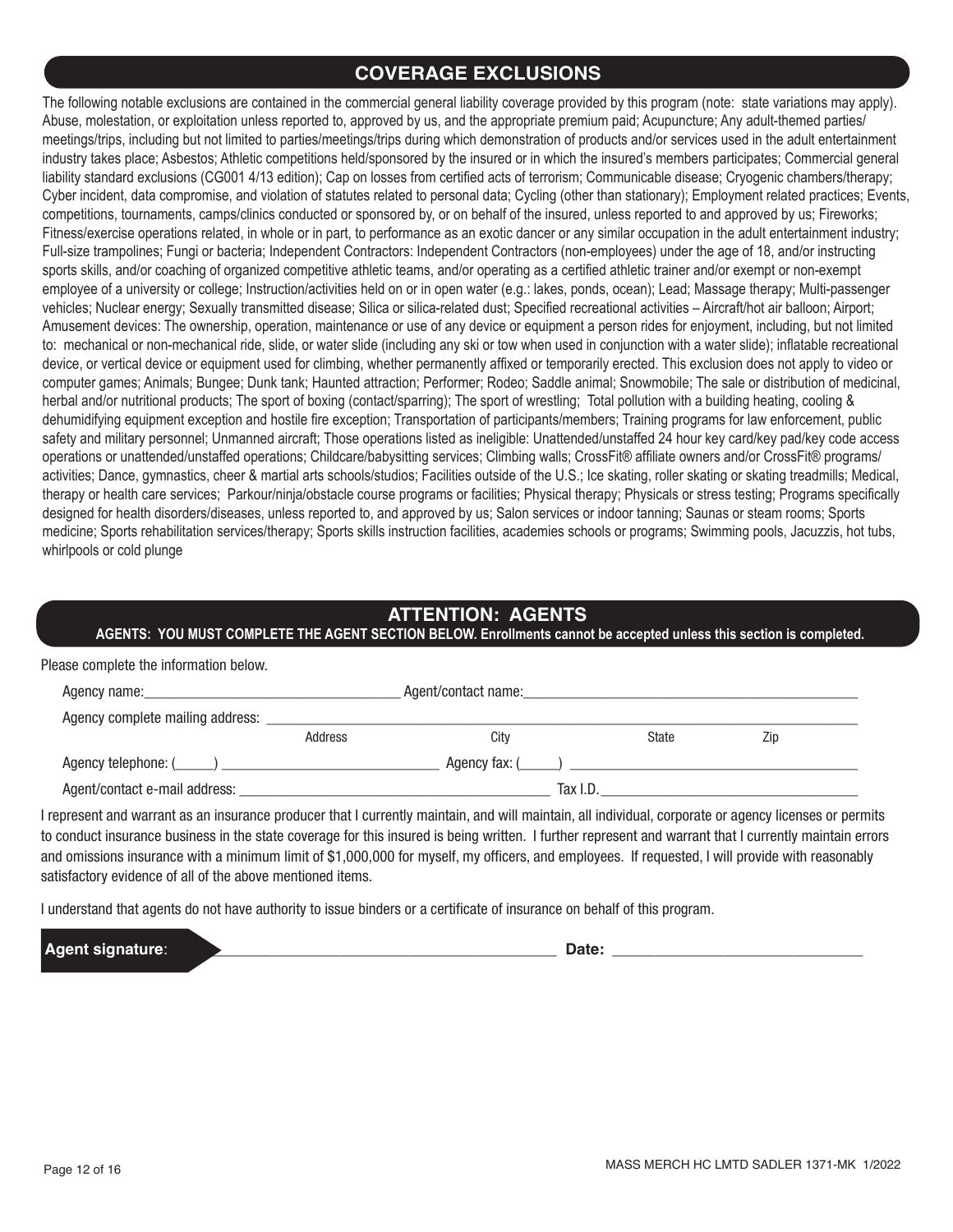## **Electronic Signature Disclosure and Consent PLEASE READ, COMPLETE #9 BELOW, AND SIGN ON PAGE 14**

#### **Electronic Signature Disclosure and Consent**

The Electronic Signatures in Global and National Commerce Act (15 U.S.C. § 7001, et seq.) provides that a signature, contract or other record may not be denied legal effect, validity or enforceability solely because it is in electronic form or because an electronic signature was used in a transaction.

Sadler & Company, Inc. (Sadler), whether on its own behalf, and/or on behalf of an insurer and/or third parties, may utilize the internet, email, cloud services, digital storage, digital media or similar electronic means to transmit Policy Documents to its clients. This Agreement informs you of your rights when we are delivering and you are receiving such documents from us electronically.

By agreeing to proceed with this transaction, you acknowledge and consent to the following:

- 1. I hereby voluntarily consent to proceeding with this transaction, and all subsequent actions related to this transaction, electronically.
- 2. I understand that further documents relating to this insurance purchased through Sadler, including but not limited to correspondence communications, confirmations, requests for premium payments and policy documents, may, to the extent permitted by law, be transmitted by electronic means to me, including by e-mail sent to the e-mail address I have provided as part of this transaction and/or my on-line registration. I consent to such documents being provided to me electronically.
- 3. Notwithstanding paragraph 2, any notice of cancellation shall be sent to me by mailing to the address I have provided as part of my registration and/or application for insurance, or to such other address for which I have provided notice pursuant to the terms of the policy.
- 4. Any change or revision to the e-mail address or other electronic contact information which I have provided as part of this transaction and/or my on-line registration process shall be requested by me by faxing, emailing or by mailing a written notice to: Sadler & Company, Inc., P.O. Box 5866, Columbia, SC 29250.
- 5. I understand that I have the right to obtain a paper copy of any electronic record provided to me pursuant to this transaction or any subsequent transaction involving my coverage by mailing a written request to the address provided in paragraph 4.
- 6. In order to access the electronic records provided, the following hardware and software are required: (a) a personal computer or other device through which Internet access is available, (b) an Internet connection, (c) an e-mail account with an Internet service provider, and (d) Adobe Acrobat Reader.
- 7. I understand that I have the right and option to withdraw my consent to the receipt of further electronic documents at any time by faxing, emailing or mailing a written request to the address provided in paragraph 4. By withdrawing my consent to electronic delivery of documents I understand that I will receive a paper copy of future policy documentation.
- 8. Information relating to this transaction is subject to the terms of our privacy statement, a copy of which is provided at www.sadlersports.com.
- 9. DOCUMENT DELIVERY. After this enrollment form is approved, you will receive a certificate of insurance showing evidence that coverage has been bound. When submitted through an insurance agent or broker, this coverage document will only be delivered to them. Additional certificate requests will be issued to the same person. Providing an email address in this application will be deemed consent to us to deliver documents and communication to you electronically.

If you **DO NOT** want to be emailed please check here and select your preferred method of document delivery.  $\bigcirc$ 

 $\bigcirc$  Fax to:  $\qquad \qquad \text{attn:}$ m Mail to: \_\_\_\_\_\_\_\_\_\_\_\_\_\_\_\_\_\_\_\_\_\_\_\_\_\_\_\_\_\_\_\_\_\_\_\_\_\_\_\_\_\_ attn: \_\_\_\_\_\_\_\_\_\_\_\_\_\_\_\_\_\_\_\_\_\_\_\_\_\_\_\_\_\_\_\_\_\_\_\_\_\_\_\_\_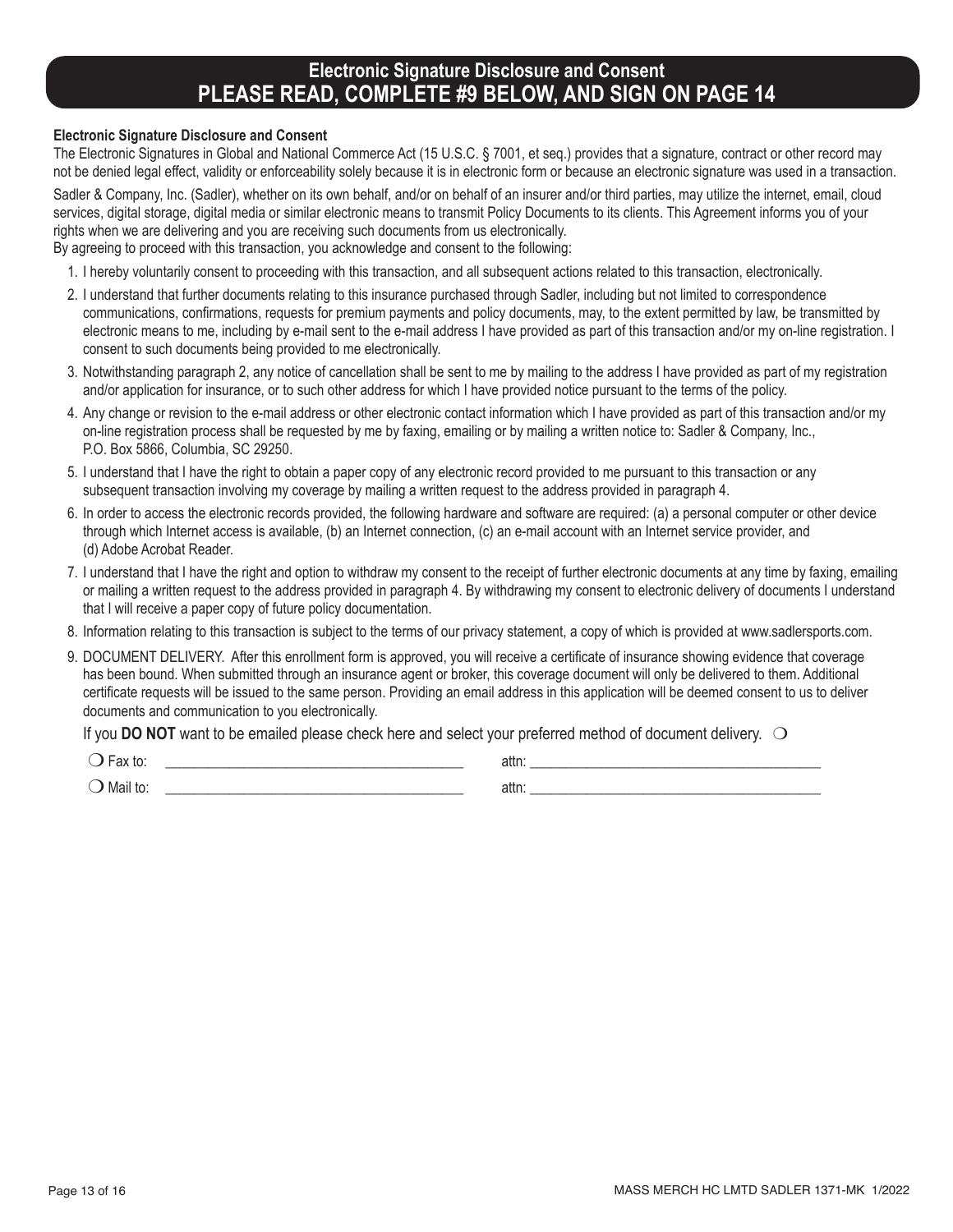### **REPRESENTATION STATEMENT**

### **Representation Statement**

The undersigned authorized officer of the applicant declares that the statements set forth herein are true to the best of his or her knowledge. The undersigned authorized officer agrees that if the information supplied on the application changes between the date of the application and the effective date of the insurance, he/she (undersigned) will immediately notify the insurer of such changes, and the insurer may withdraw or modify any outstanding quotations and/or authorization or agreement to bind the insurance. Signing of this application does not bind the applicant to the insurer to complete the insurance.

I am aware that accurate reporting is required for premium calculation and that my books and records, as they relate to this coverage, may be examined or audited by the company at any time during the coverage period and up to three years thereafter. I acknowledge that intentional misrepresentation or misreporting may jeopardize coverage and that the company reserves the right to decline/void any ineligible coverage.

I further acknowledge that, I have reviewed all information provided with this enrollment form and understand the exclusions which apply, as well as the activities and operations for which coverage is not provided.

**Applicant name** (from page 6):

| <b>Applicant or</b><br>ragent |        | Date: |
|-------------------------------|--------|-------|
| Printed name:                 | Title: |       |
|                               |        |       |

**If an agent:** Check here to acknowledge you are signing on behalf of the named insured  $\bigcirc$ 

### **COSTS ARE 20% FULLY EARNED AND NON-REFUNDABLE/NON-TRANSFERRABLE ONCE COVERAGE BEGINS\***

### **COVERAGE IS CONTINGENT UPON RECEIPT OF PAYMENT AND A FULLY COMPLETED ENROLLMENT.**

### **NO COVERAGE WILL BE DEEMED IN EFFECT UNTIL THE ACCURATE PAYMENT IS RECEIVED BY THE COMPANY OR THEIR REPRESENTATIVE.**

### **CANCELLATIONS/CHANGES CAN ONLY BE MADE BY THE NAMED INSURED.**

\* See page 3 and 4. Liability for Independent Contractors and Sexual Abuse/Sexual Molestation options are 100% fully earned at inception.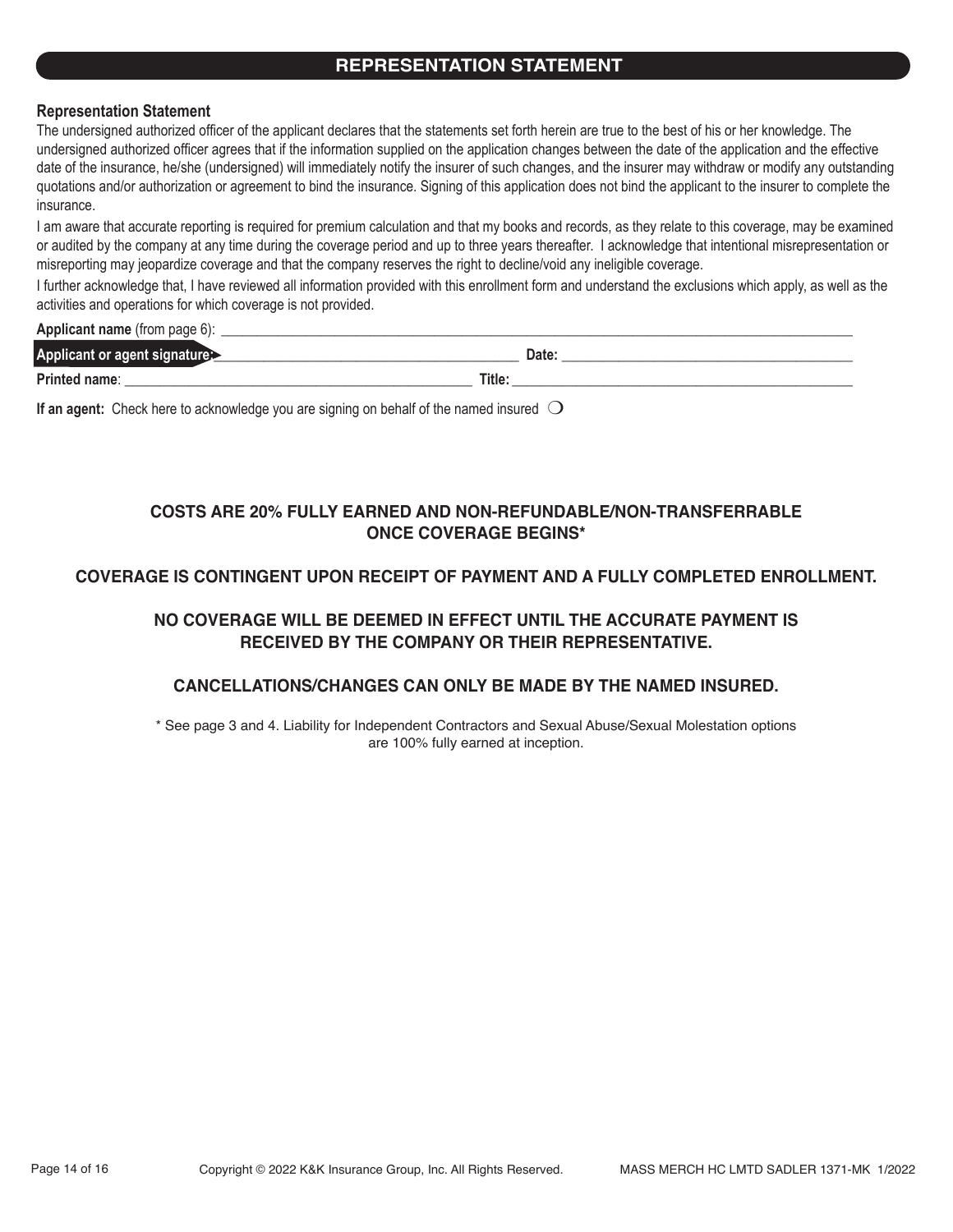### **IMPORTANT INFORMATION. PLEASE READ.**

### **Fair Credit Report Act Notice**

Personal information about you, including information from a credit or other investigative report, may be collected from persons other than you in connection with this application for insurance and subsequent amendments and renewals. Such information as well as other personal and privileged information collected by us or our agents may in certain circumstances be disclosed to third parties without your authorization. Credit scoring information may be used to help determine either your eligibility for insurance or the premium you will be charged. We may use a third party in connection with the development of your score. You have the right to review your personal information in our files and can request correction of any inaccuracies. A more detailed description of your rights and our practices regarding such information is available upon request. Contact your agent or broker for instructions on how to submit a request to us

### **Fraud Warning**

**Applicable in AL, AR, DC, LA, MD, NM, RI and WV:** Any person who knowingly (or willfully)\* presents a false or fraudulent claim for payment of a loss or benefit or knowingly (or willfully)\* presents false information in an application for insurance is guilty of a crime and may be subject to fines and confinement in prison. \*Applies in MD only.

**Applicable in CO:** It is unlawful to knowingly provide false, incomplete, or misleading facts or information to an insurance company for the purpose of defrauding or attempting to defraud the company. Penalties may include imprisonment, fines, denial of insurance and civil damages. Any insurance company or agent of an insurance company who knowingly provides false, incomplete, or misleading facts or information to a policyholder or claimant for the purpose of defrauding or attempting to defraud the policyholder or claimant with regard to a settlement or award payable from insurance proceeds shall be reported to the Colorado Division of Insurance within the Department of Regulatory Agencies.

**Applicable in FL and OK:** Any person who knowingly and with intent to injure, defraud, or deceive any insurer files a statement of claim or an application containing any false, incomplete, or misleading information is guilty of a felony (of the third degree)\*. \*Applies in FL only.

**Applicable in KS:** Any person who, knowingly and with intent to defraud, presents, causes to be presented or prepares with knowledge or belief that it will be presented to or by an insurer, purported insurer, broker or any agent thereof, any written, electronic, electronic impulse, facsimile, magnetic, oral, or telephonic communication or statement as part of, or in support of, an application for the issuance of, or the rating of an insurance policy for personal or commercial insurance, or a claim for payment or other benefit pursuant to an insurance policy for commercial or personal insurance which such person knows to contain materially false information concerning any fact material thereto; or conceals, for the purpose of misleading, information concerning any fact material thereto commits a fraudulent insurance act.

**Applicable in KY, NY, OH and PA:** Any person who knowingly and with intent to defraud any insurance company or other person files an application for insurance or statement of claim containing any materially false information or conceals for the purpose of misleading, information concerning any fact material thereto commits a fraudulent insurance act, which is a crime and subjects such person to criminal and civil penalties (not to exceed five thousand dollars and the stated value of the claim for each such violation)\*. \*Applies in NY only.

**Applicable in ME, TN, VA and WA:** It is a crime to knowingly provide false, incomplete or misleading information to an insurance company for the purpose of defrauding the company. Penalties (may)\* include imprisonment, fines and denial of insurance benefits. \*Applies in ME only.

**Applicable in MN:** A person who files a claim with intent to defraud or helps commit a fraud against an insurer is guilty of a crime.

**Applicable in NJ:** Any person who includes any false or misleading information on an application for an insurance policy is subject to criminal and civil penalties.

**Applicable in OR:** Any person who knowingly and with intent to defraud or solicit another to defraud the insurer by submitting an application containing a false statement as to any material fact may be violating state law.

**Applicable in VT:** Any person who knowingly presents a false statement in an application for insurance may be guilty of a criminal offense and subject to penalties under state law.

Applicable in all other states: Any person who knowingly and with intent to defraud any insurance company or other person files an application for insurance or statement of claim containing any materially false information or conceals for the purpose of misleading, information concerning any fact material thereto commits a fraudulent insurance act, which is a crime and subjects such person to criminal and civil penalties.